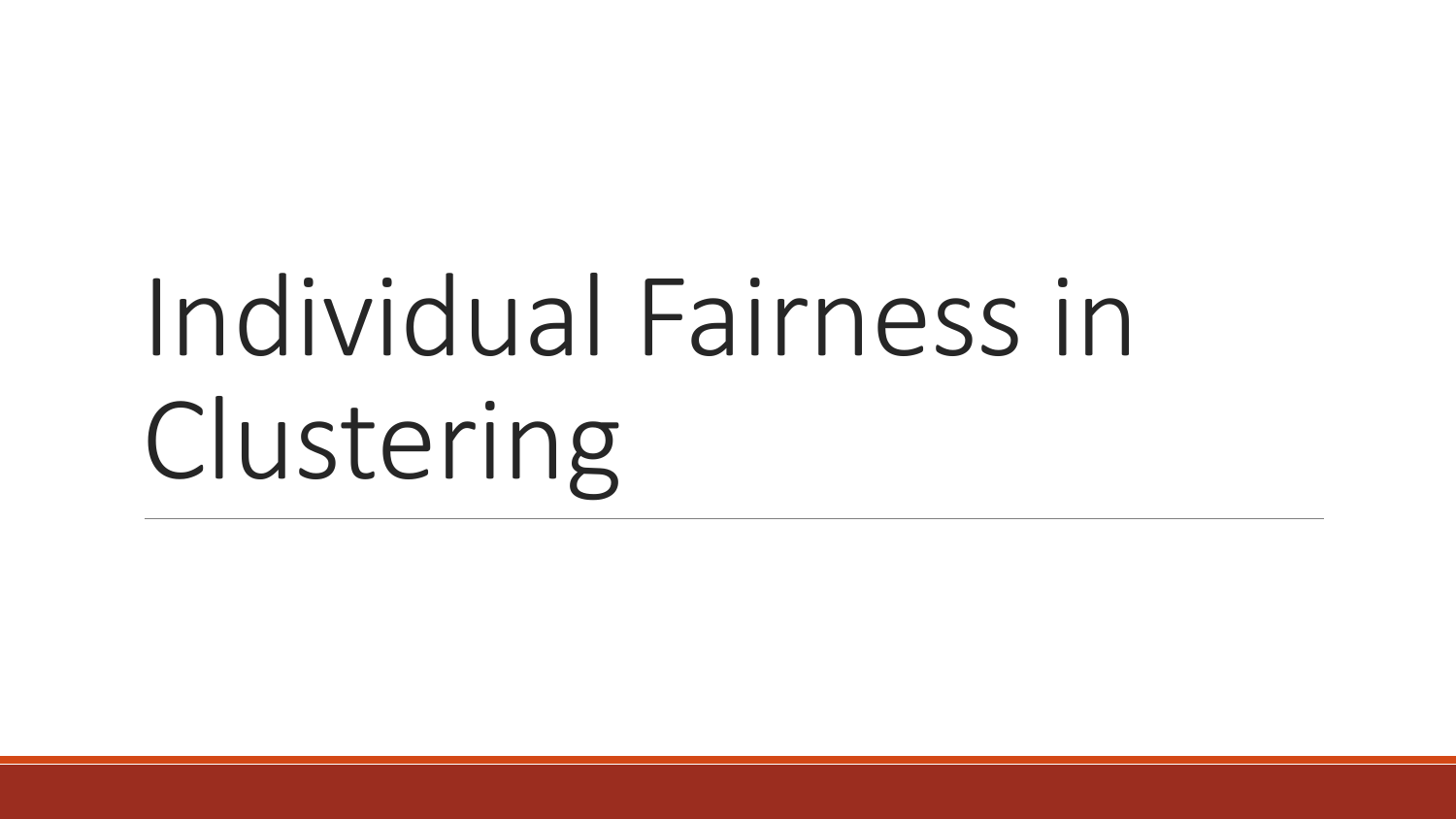## High-Level Motivation

 **Demographic Fairness:** Treat each group of points fairly, with respect to how other groups are being treated or with respect to the specific needs of the group at hand.

 **Individual Fairness:** Treat each individual point fairly, with respect to how other points are being treated or with respect to its specific needs.

- Does demographic fairness imply individual fairness?
	- ❖ View each point as a singleton group.
	- The concepts of group fairness become vague or ill-defined in this case:
		- Balance: Leads to a single cluster solution
		- **Proportionality: Each point is entitled to each its own cluster?**
		- **Socially fair k-clustering: Reduces to k-center**

Demographic fairness cannot adequately capture any individual needs of points.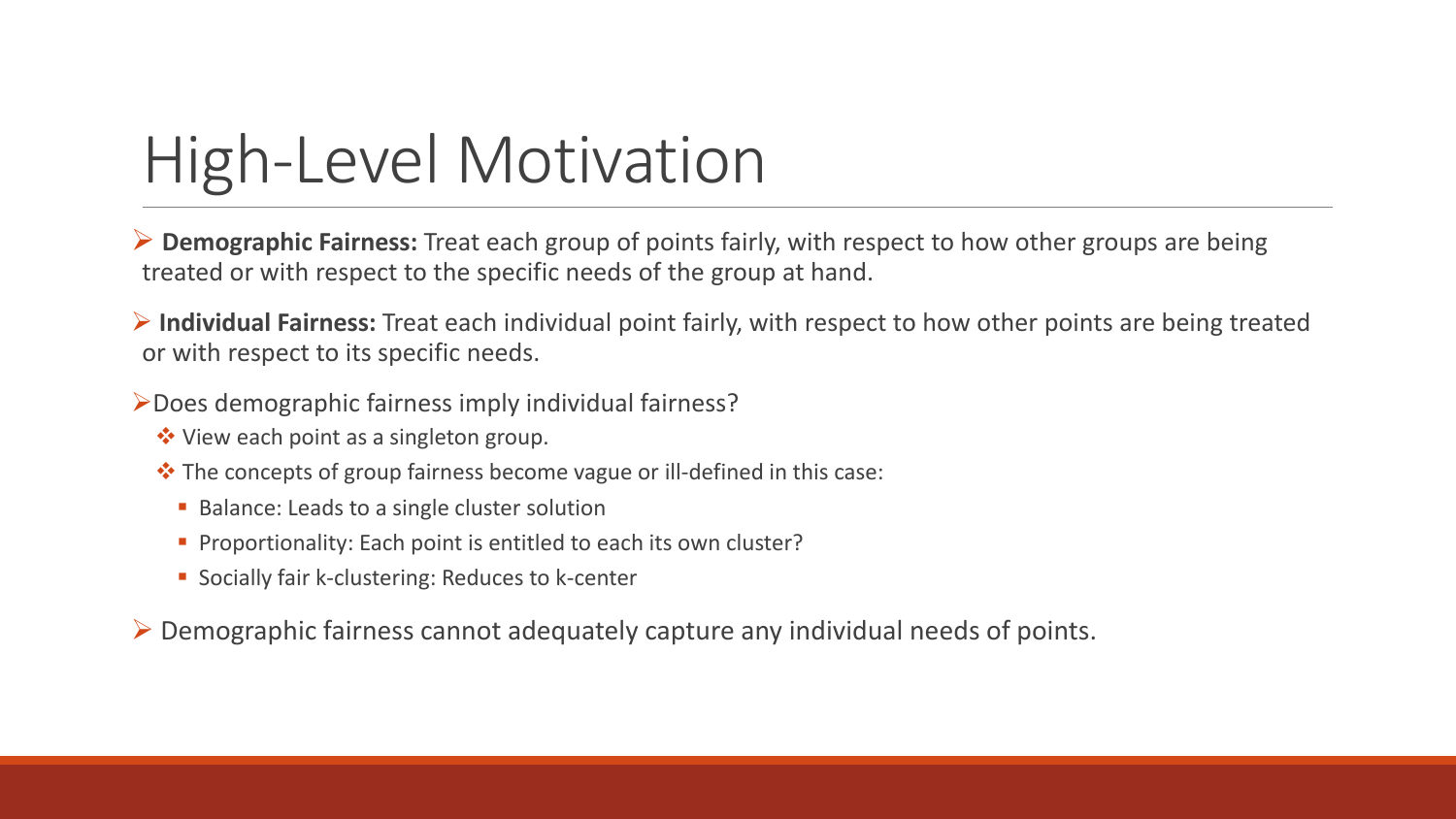# The Seminal Work of Dwork et al.

 $\triangleright$  A very important work in the area of Individual Fairness

 Dwork et al. ("Fairness Through Awareness" – ITCS 2012) introduced a ground breaking concept of individual fairness in the context of classification.

#### **Similar individuals should be treated similarly**

 $\triangleright$  It will help us in our taxonomy of individually fair notions for clustering

- 1) Definitions that follow the Dwork et al. paradigm
- 2) Definitions that diverge from it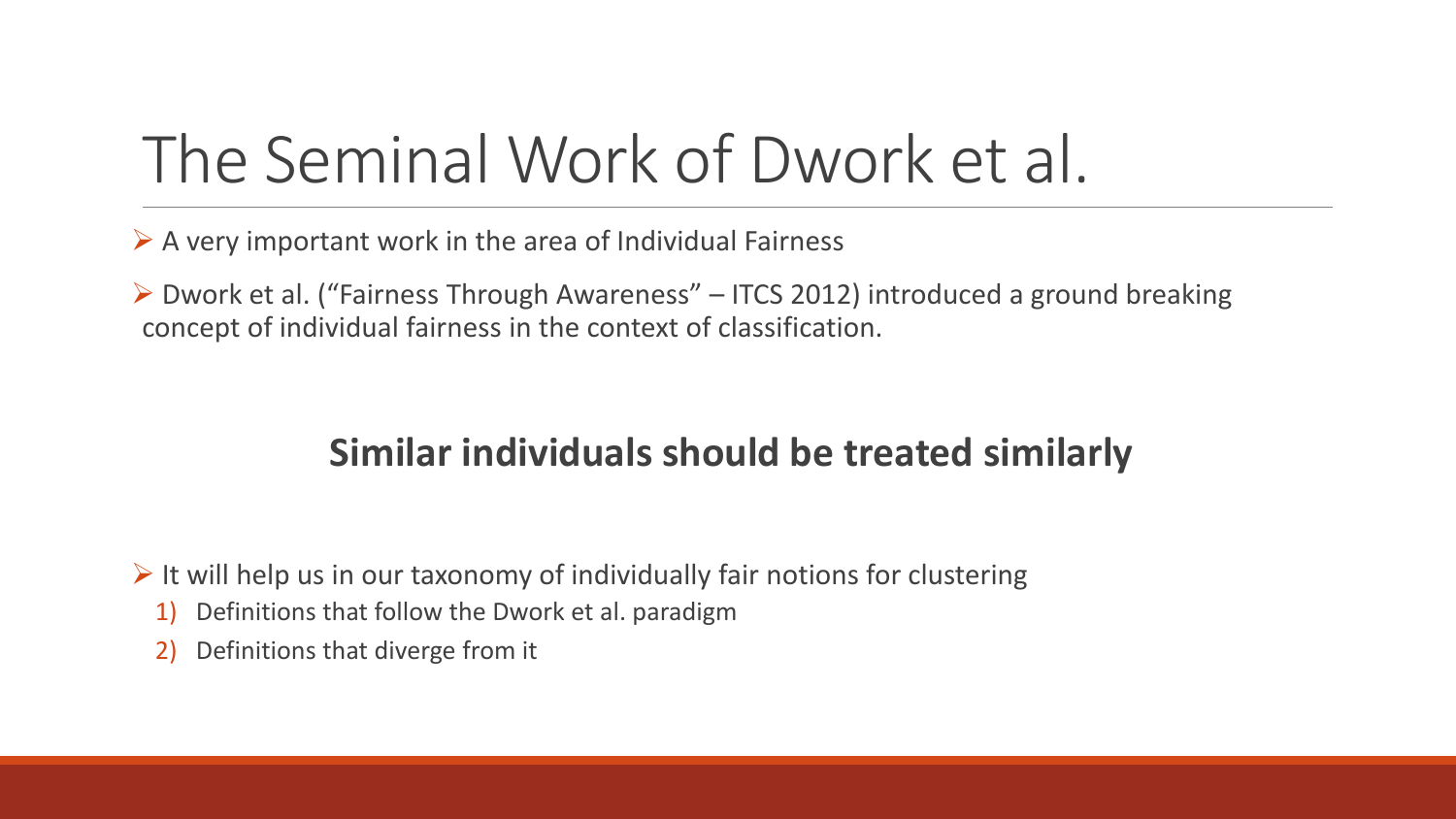Individually-Fair Clustering Models that Follow the Dwork et al. Paradigm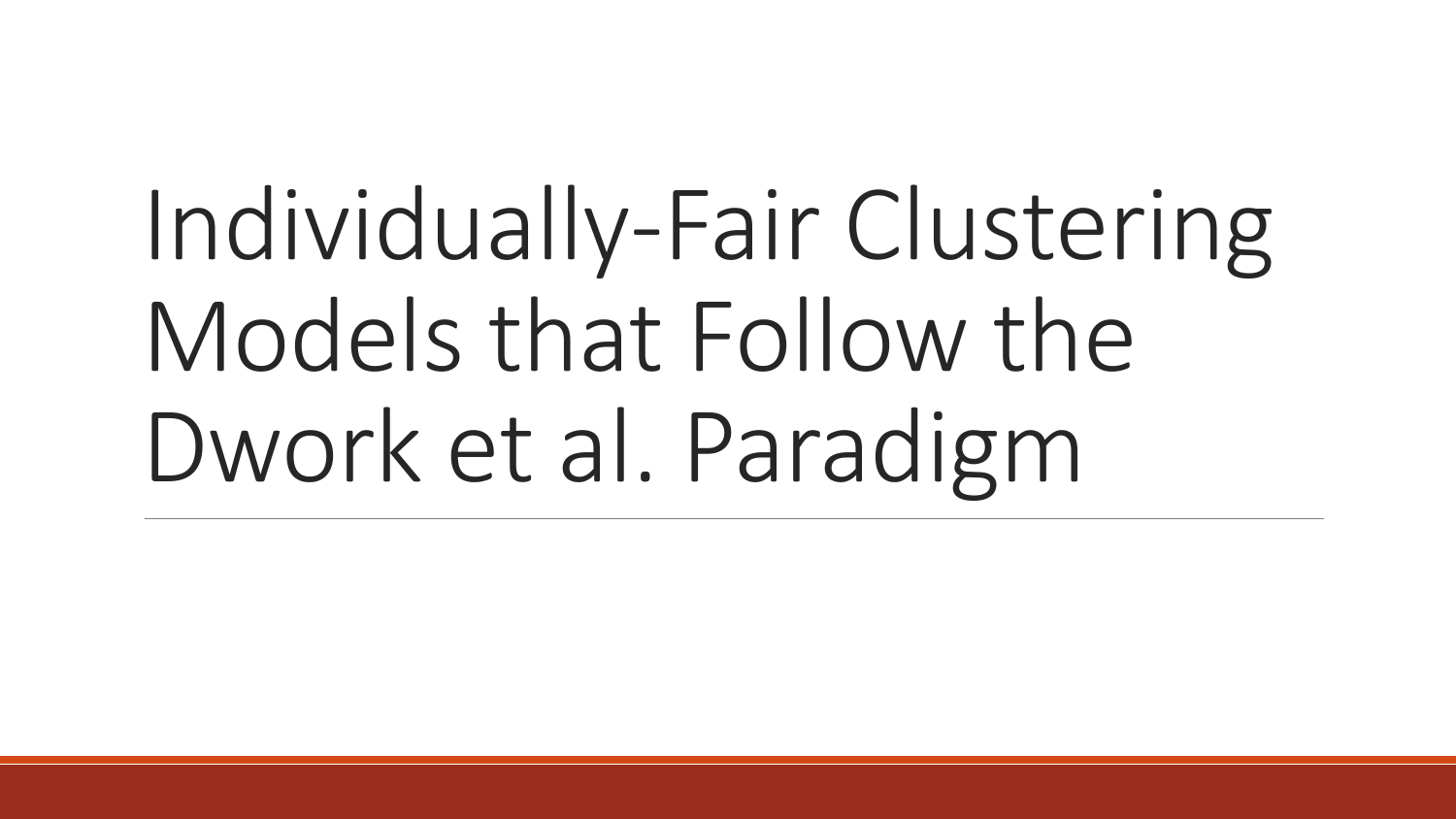### The Dwork et al. Paradigm in Clustering

#### **Similar individuals should be treated similarly**

- $\triangleright$  Two questions that need to be answered:
	- 1) How can we define similarity in the context of clustering?
	- 2) What constitutes similar treatment in a clustering setting?
- $\triangleright$  The first question is not really important.
- $\triangleright$  The second question is of much more significance.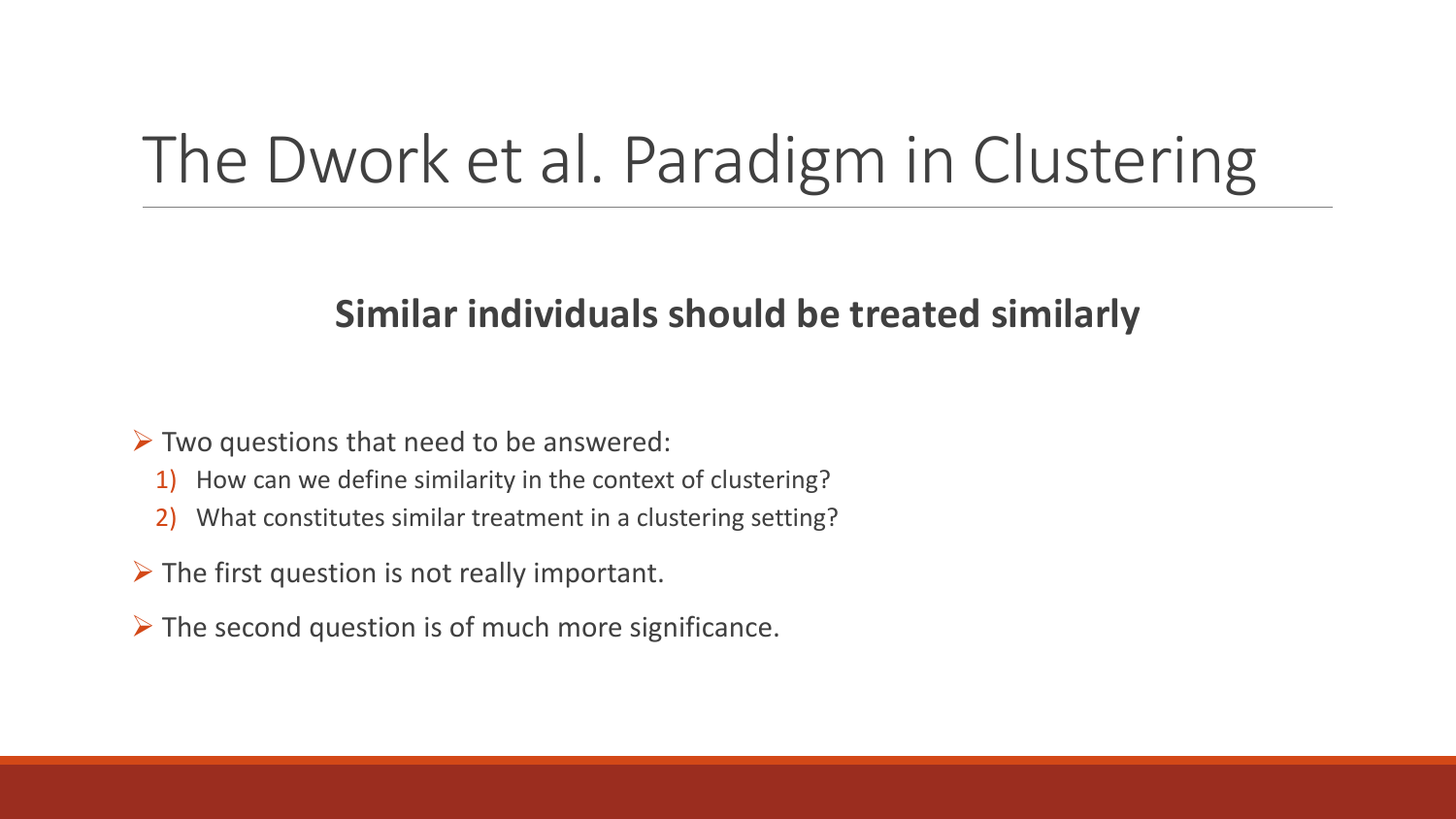# Similar treatment in terms of same cluster placement

#### **Motivational Example:**

- ❖ Suppose a company wants to cluster its employees into k groups
- ◆ People in the first cluster will receive the highest amount of raise, the people in the second cluster the second highest raise, and so on.
- ❖ Suppose that employee X is very similar to employee Y.
- **<sup>◆</sup>** If Y is placed in a cluster that receives a better amount of raise, then X would arguably feel **unfairly treated.**

 $\triangleright$  In such cases, similar points should be placed in the same cluster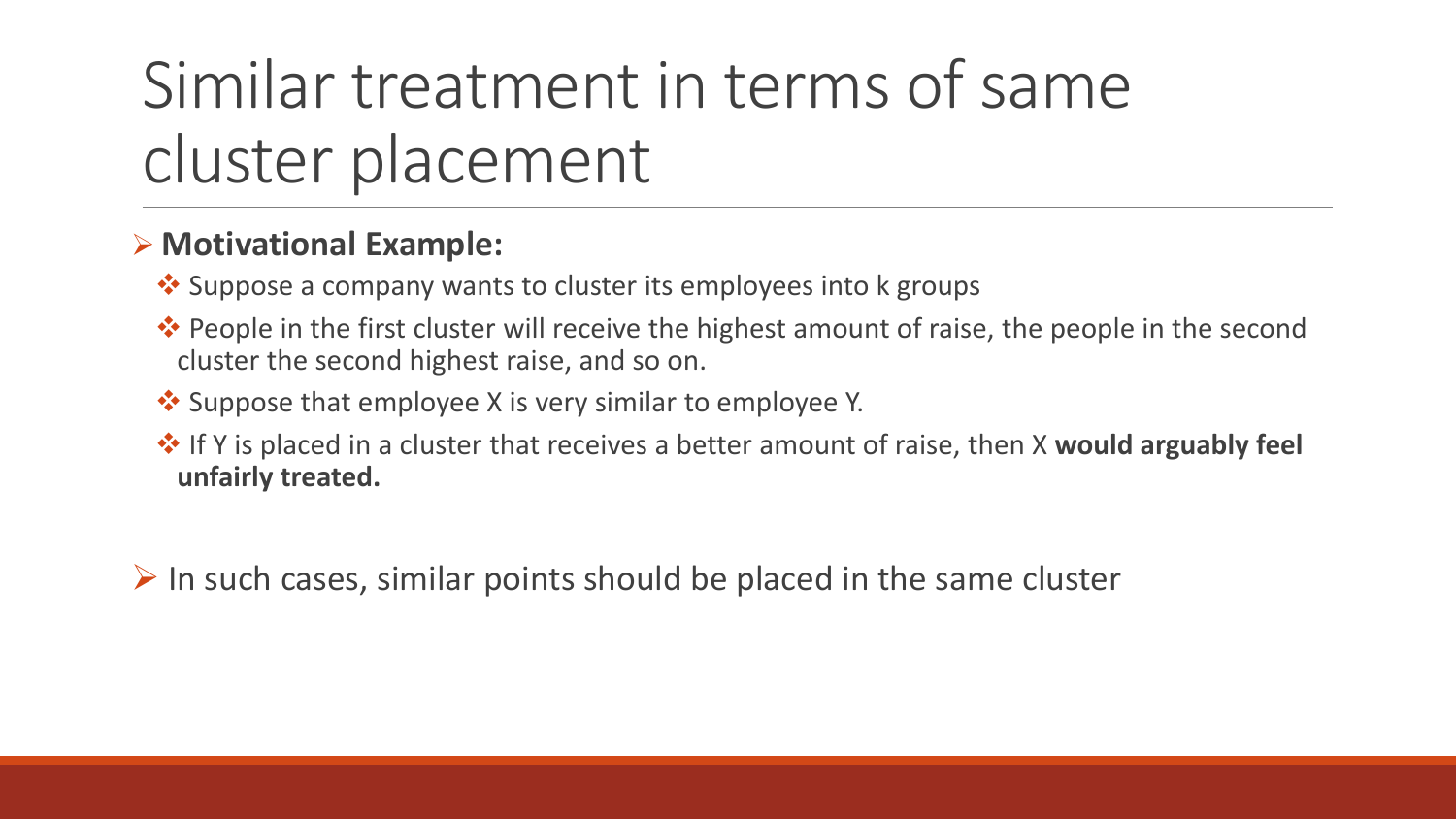# Probabilistic Pairwise Fairness – Definition of Similarity

 Introduced by Brubach et al. ("A Pairwise Fair and Community-preserving Approach to k-Center Clustering" – ICML 2020)

#### $\triangleright$  Definition of similarity:

- $\mathbf{\hat{P}}$  For every pair of points *j*, *j'* ∈ *C* we are given a value  $\psi_{i,i}$ , ∈ [0,1] indicating their true similarity.
- $\cdot$  The smaller  $\psi_{i,j}$ , is the more similar the two points.
- $\triangleright$  The values  $\psi$  can be different from the metric d:
	- 1) Encoding of redundant features in  $d$
	- 2)  $\psi$  can be the similarity as perceived by the individuals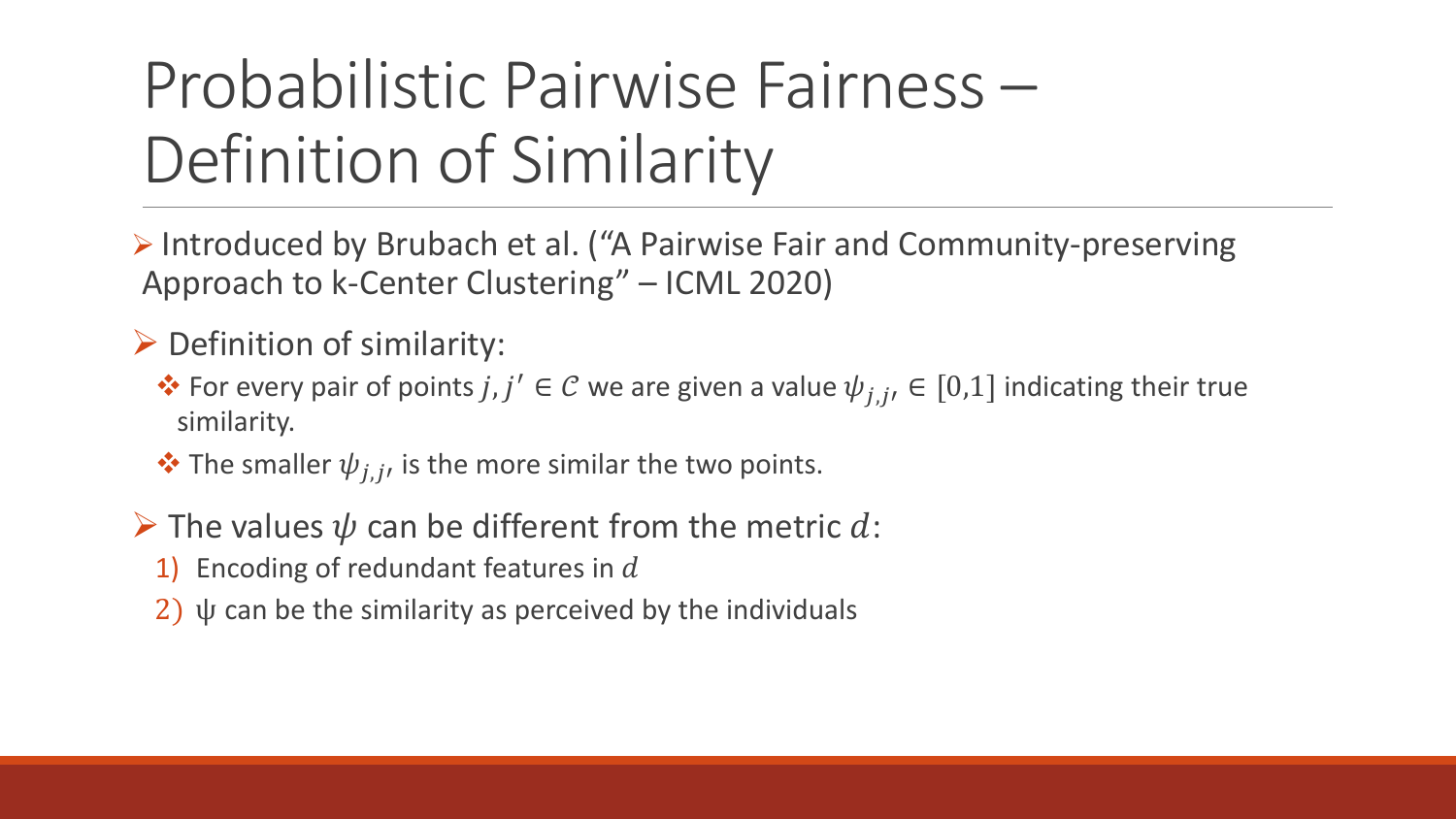# Probabilistic Pairwise Fairness – Definition of Similar Treatment

 $\triangleright$  How can we mitigate unfair behavior?

 $\triangleright$  Avoid situations where two similar points are deterministically separated

#### **Randomization can imply fairness**

Seek a randomized solution that separates j, j' with probability at most  $\psi_{i,j}$ , **V** Choose *S* with  $|S|$  ≤ k

• Construct efficiently sampleable distribution  $D$  over assignments  $\varphi$ :  $\mathcal{C} \to S$  such that

$$
\Pr_{\varphi \sim \mathcal{D}}[\varphi(j) \neq \varphi(j')] \leq \psi_{j,j},
$$

**Winimize some metric related objective**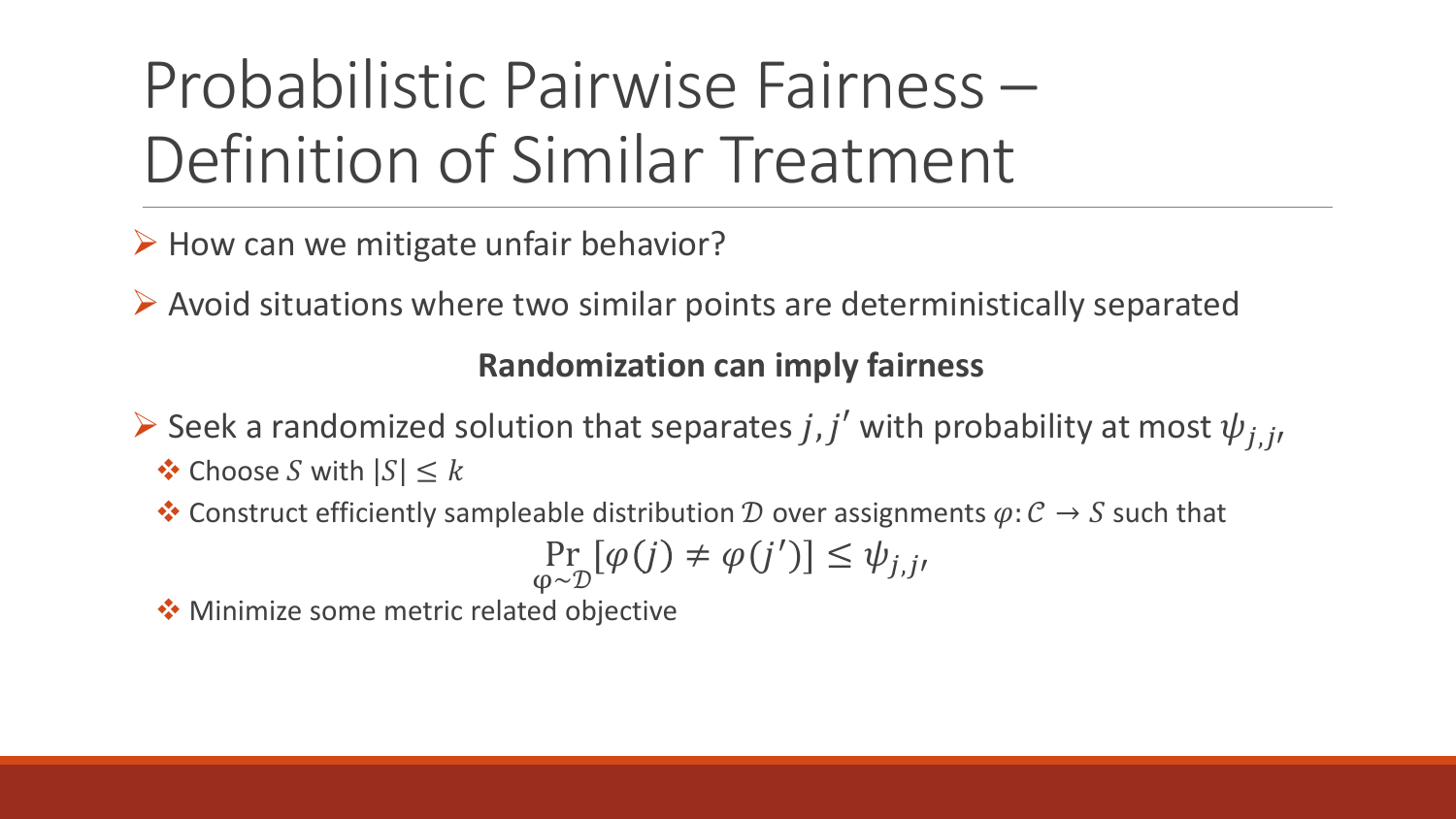# Probabilistic Pairwise Fairness - Results

 Brubach et al. ("A Pairwise Fair and Community-preserving Approach to k-Center Clustering" – ICML 2020) introduced the problem and gave a  $log k$ -approximation algorithm for the k-center objective.

- $\triangleq$  The algorithm works when  $\psi_{j,j} = \{\frac{d(j,j')}{R}\}$  $\frac{f(f)}{R}$ , 1}, for some  $R > 0$ .
- **❖** Very efficient algorithm
- $\triangle$  Bounded PoF

 Brubach et al. ("Fairness, Semi-Supervised Learning, and More: A General Framework for Clustering with Stochastic Pairwise Constraints" – AAAI 2021) gave constant factor approximations for all k-center, k-median and k-means

 $\cdot$  The values  $\psi_{i,j}$  are arbitrary

❖ Not that efficient – LP based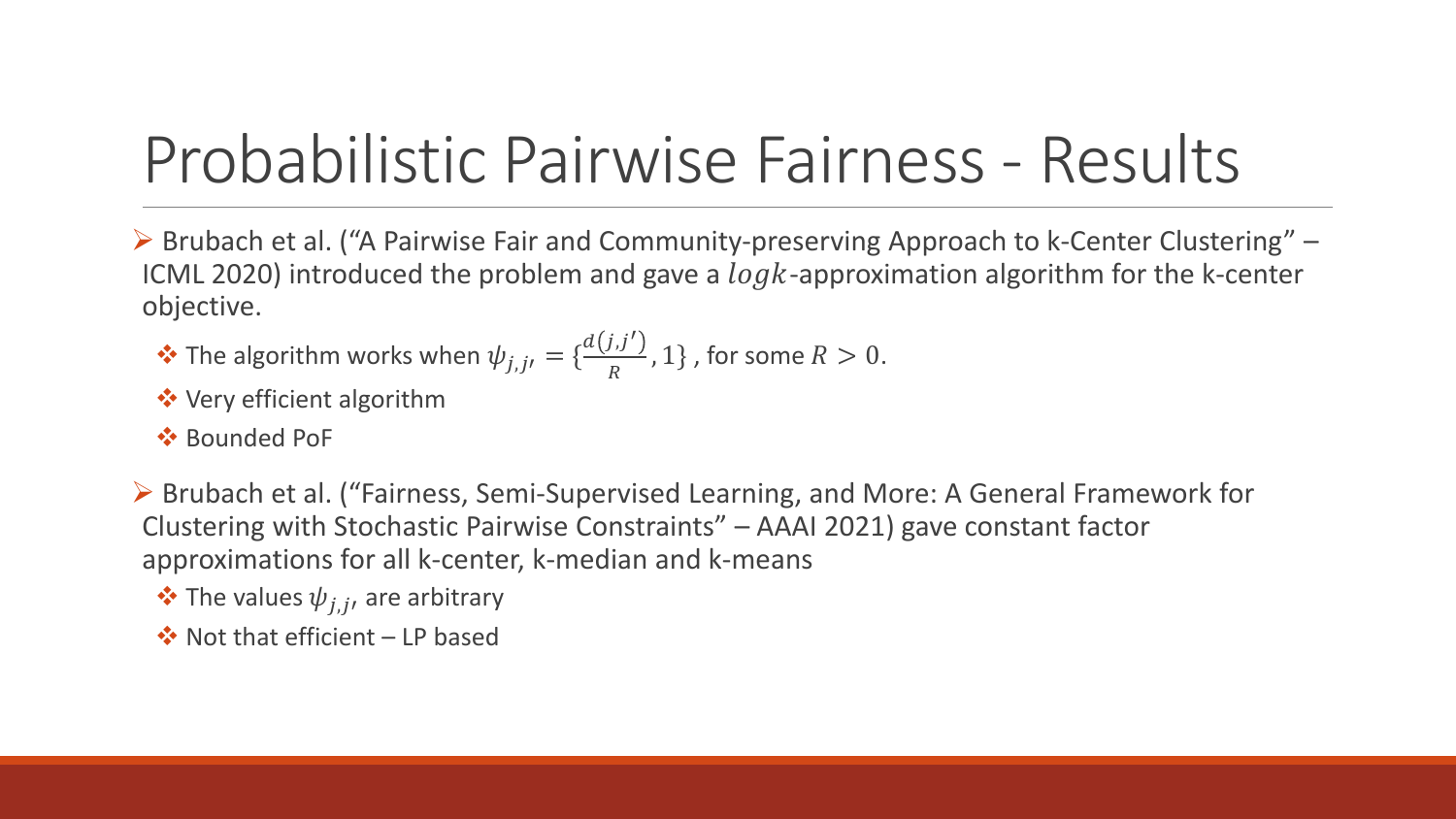# Distributional Individual Fairness

- Introduced by Anderson et al. ("Distributional Individual Fairness in Clustering" Arxiv 2020).
- Similarity defined exactly as in Brubach et al. That is with values  $\psi_{i,j}$ ,
- $\triangleright$  Pick  $S \subseteq C$  with  $|S| \leq k$
- For each  $j \in \mathcal{C}$  find distribution  $\varphi_j$  over S
- $\triangleright$  Fairness constraint:
	- $\cdot$  Metric D measuring statistical proximity
	- $\mathcal{D}(\varphi_i, \varphi_{i'}) \leq \psi_{i, i'}$
- $\triangleright$  Difference with the model of Brubach et al.
	- $\cdot$  Brubach et al. return an actual assignment  $\varphi$ :  $\mathcal{C} \to S$
	- $\cdot$  Brubach et al. upper bound the separation probability
		- $\bullet$  Example: For *j*, *j'* both  $\varphi_i$  and  $\varphi_{i'}$  are the uniform distribution over *S*

 $\triangleright$  Anderson et al. give constant factor approximation algorithms for all k-center, k-median and k-means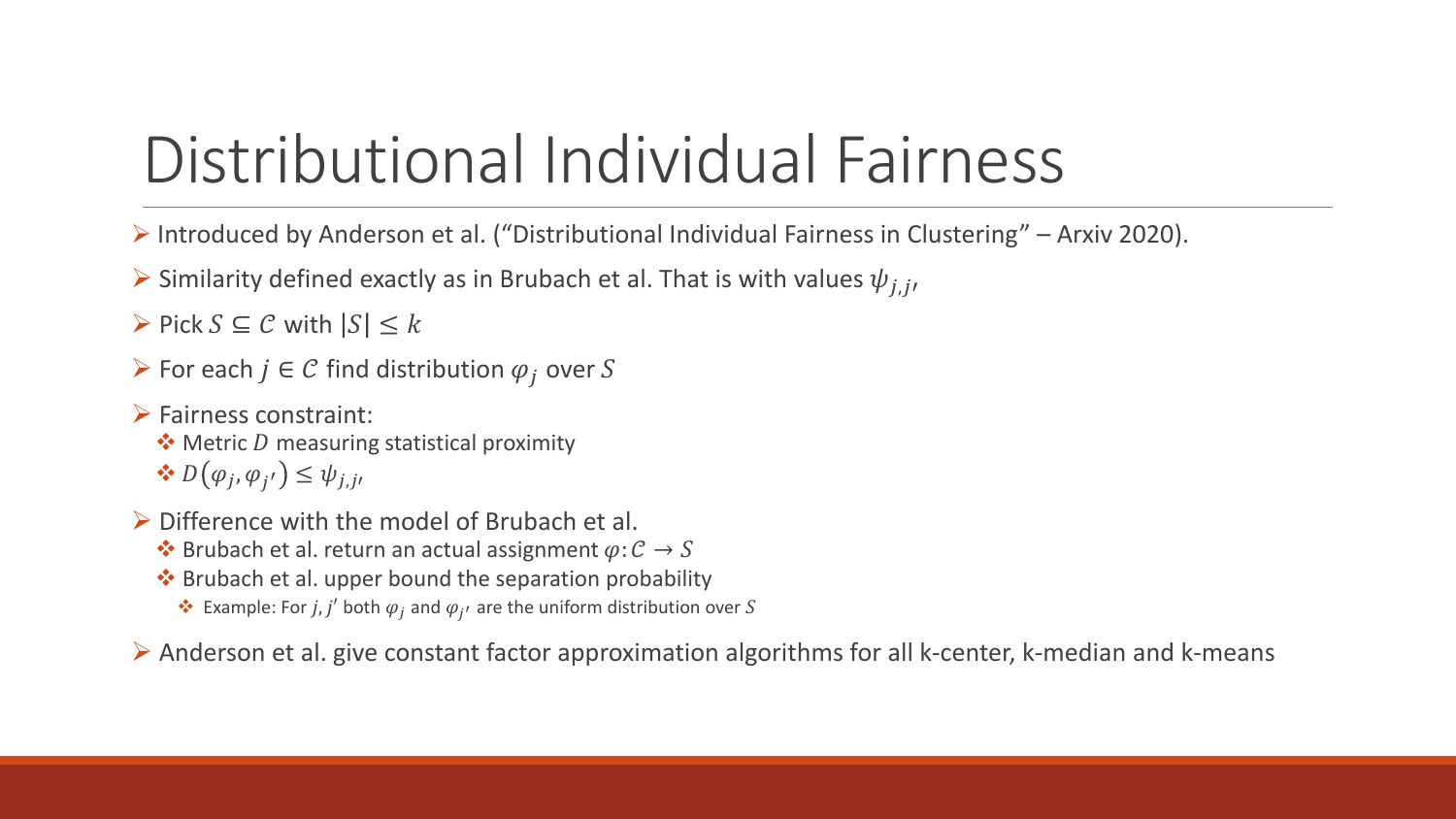#### Similar Treatment is Terms of the Assignment Distance

- $\triangleright$  In many applications the quantity  $d(j,\varphi(j))$ (assignment distance) is what really matters
	- ❖ Clustering: It measures how representative  $\varphi(j)$ is for  $j$ .
	- **❖ Facility Location: It** represents the distance  $j$ needs to travel in order to reach its service provider  $\varphi(j)$ .
- $\triangleright$  The smaller  $d(j, \varphi(j))$  is the more satisfied the point  $j$ .

 $\triangleright$  Suppose  $j'$  is similar to  $j$  and  $d(j',\varphi(j')) \ll d(j,\varphi(j)).$ 

> $j$  is justified to feel unfairly treated

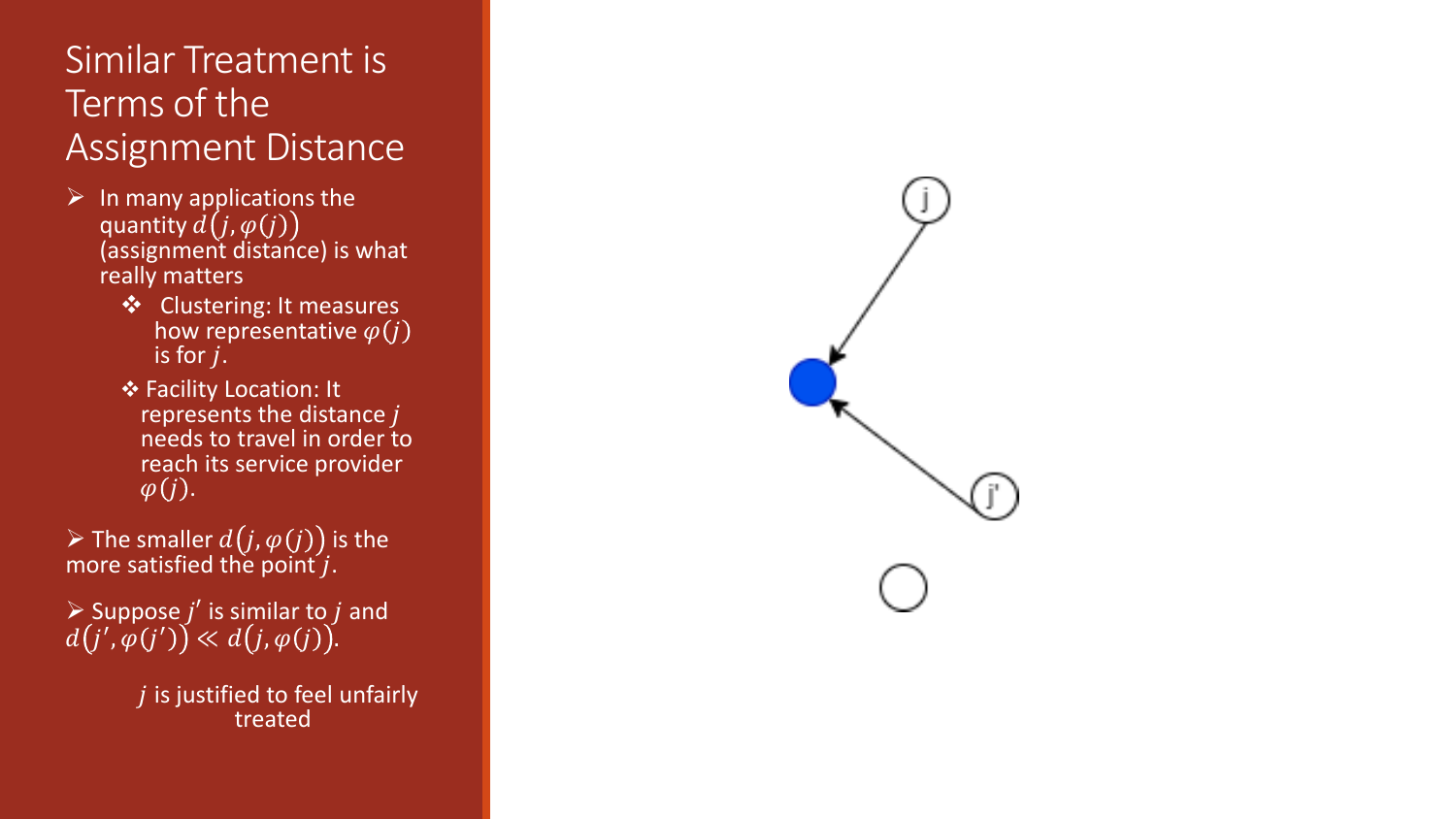### Motivational Example

 $\triangleright$  The points of C correspond to users of an e-commerce site.

 $\triangleright d(j, j')$  measures how similar the profiles of j and j' are.

 $\triangleright$  The website wants to choose k representative users  $S \subseteq C$  (according to some objective function) and construct an assignment  $\varphi$ :  $\mathcal{C} \to S$ .

 $\triangleright$  User *j* will receive recommendations based on  $\varphi(j)'$ s profile.

 $\triangleright$  The smaller  $d(j, \varphi(j))$  is the more relevant the recommendations *j* receives.

 $\triangleright$  If j considers j' as similar to itself, then it perceives  $d(j',\varphi(j')) \ll d(j,\varphi(j))$  as unfair treatment.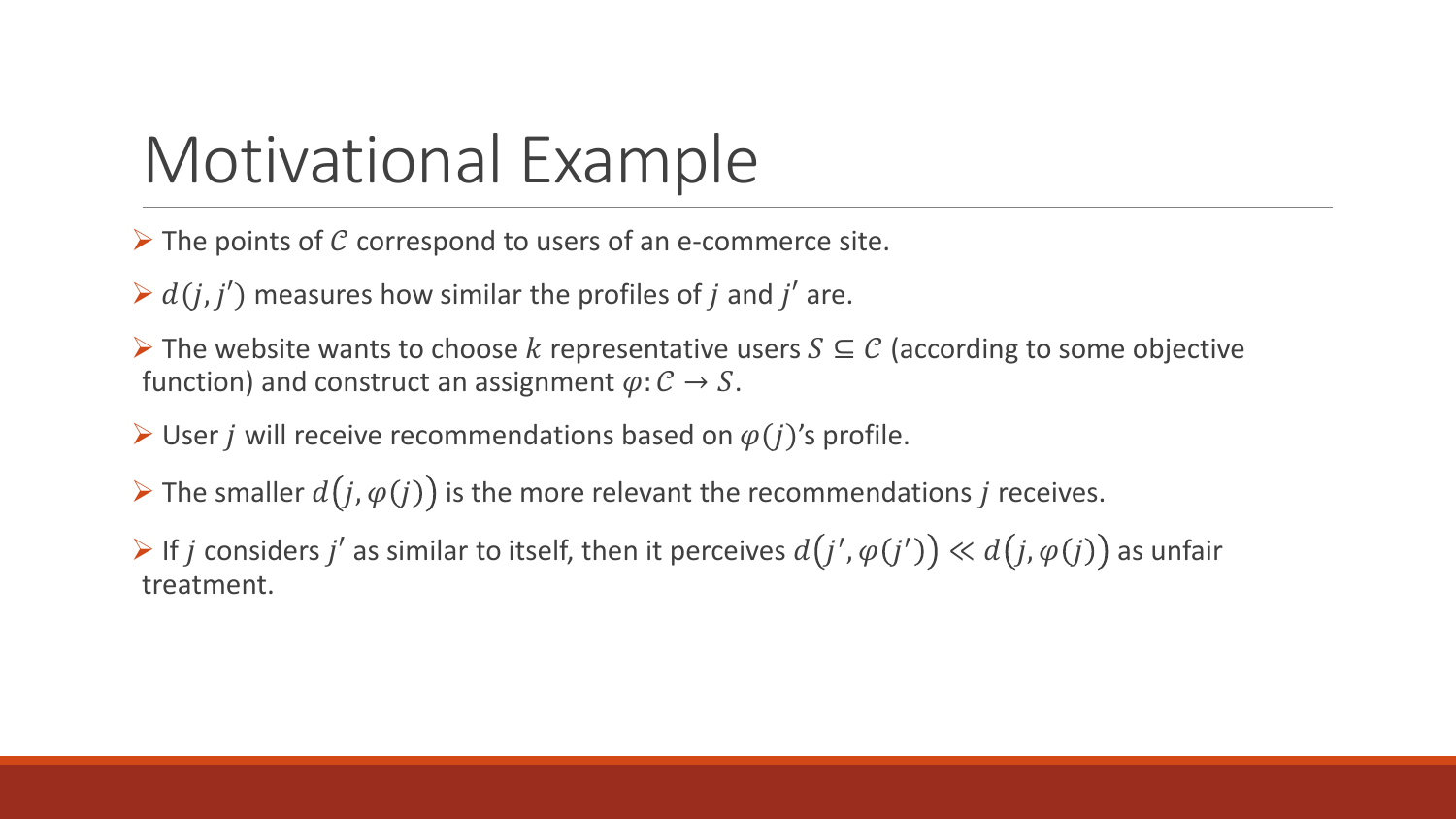### α-Equitable k-Center

Introduced by Chakrabarti et al. ("A New Notion of Individually Fair Clustering: α-Equitable k-Center" – AISTATS 2022)

- Every point *j* has a set of other points  $S_i \subseteq C$  that it perceives as similar to itself
	- $\triangle$  This is how similarity is modeled in this work
	- $\cdot$  Has advantages over the modeling with the  $\psi$  values: more easily constructable
- $\triangleright$  We are also given a value  $\alpha \geq 1$ .

Ask for  $S \subseteq C$  ( $|S| \le k$ ) and assignment  $\varphi: C \to S$  that minimize the k-center objective  $\max_{i \in \mathcal{C}}$ J∈C  $d(j,\varphi(j))$  .

**Fairness Constraint:** For every  $j \in C$  and  $j' \in S_j$  ensure that  $d(j, \varphi(j)) \leq \alpha \cdot d(j', \varphi(j')$ • The smaller  $\alpha$  is the smaller  $\frac{d(J,\varphi(J))}{d(J',\varphi(J'))}$  remains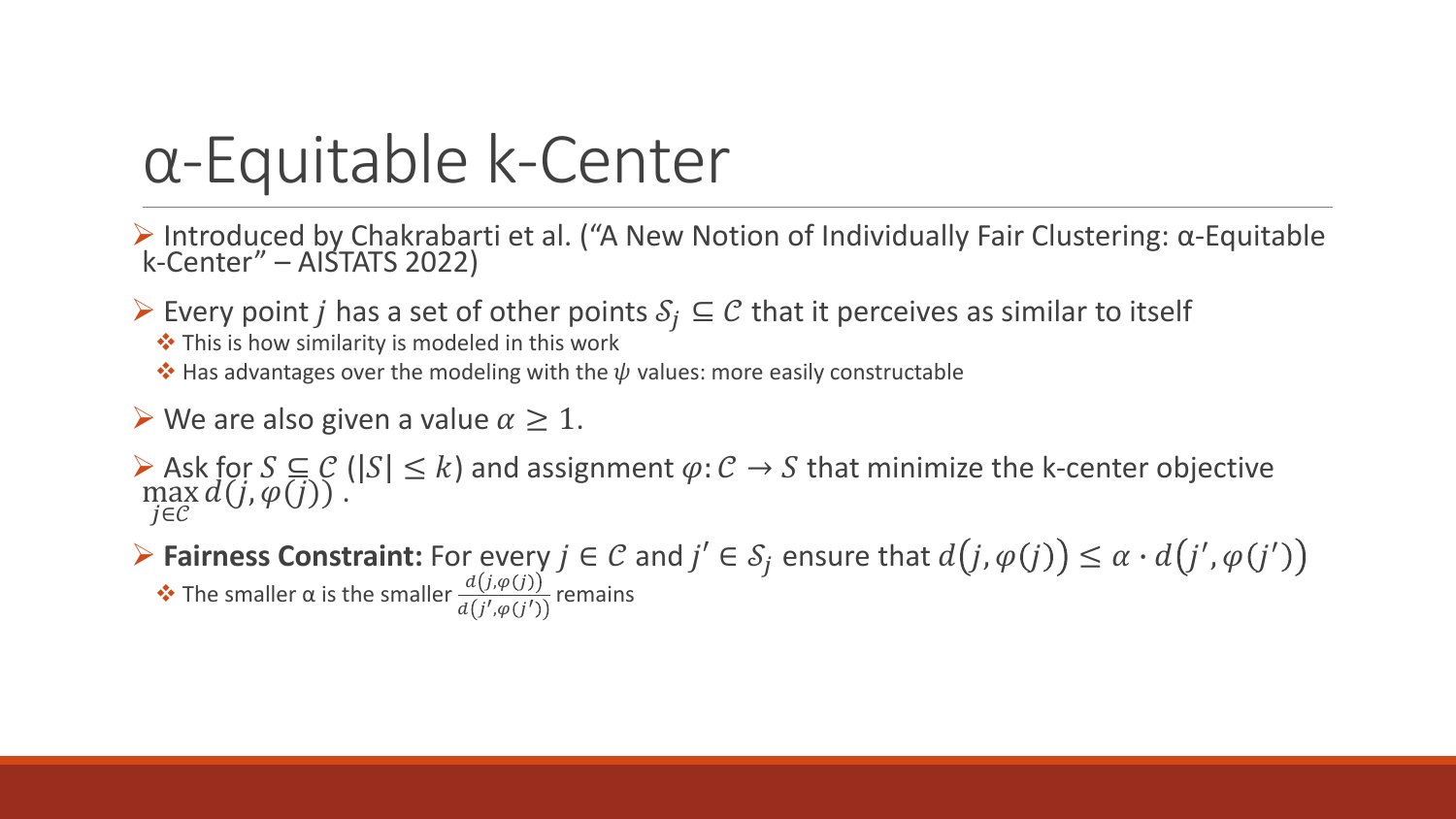### The parameter α

 $\triangleright$  The smaller α is the smaller  $\frac{d(J,\varphi(J))}{d(J,\varphi(J))}$  $d(j',\varphi(j')$ remains.

- $\therefore \alpha = 4$
- $\therefore \alpha = 1$
- $\triangleright$  A value of  $\alpha$  close to 1 would give the most equitable/fair solution
- $\triangleright$  For what values of  $\alpha$  is the problem welldefined?
	- $\cdot$  For  $a < 2$  there exist instances that admit no feasible solution
	- $\bullet$  For  $a \ge 2$  we can always find a feasible solution

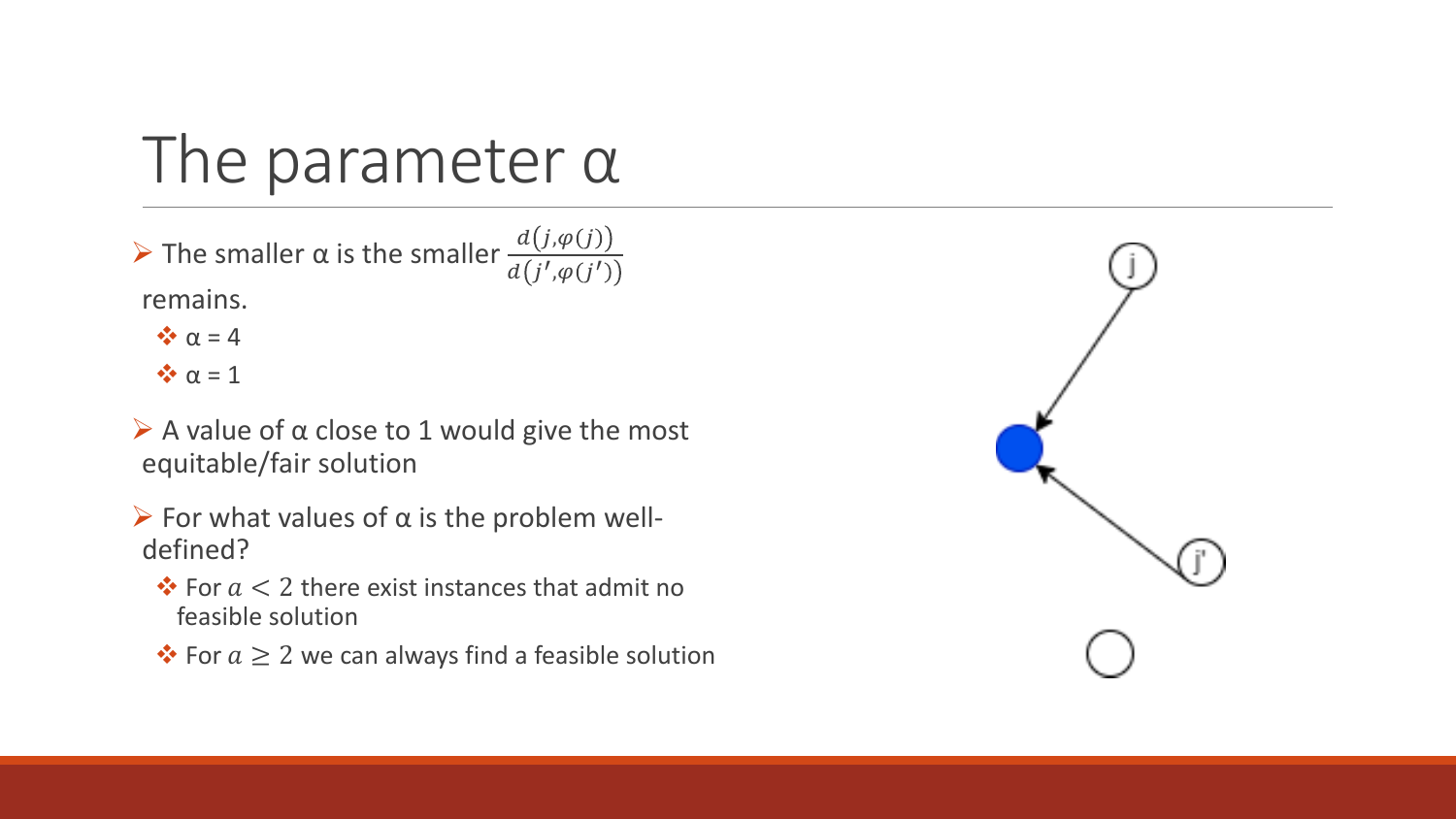### The results of Chakrabarti et al.

A very efficient algorithms that returns a solution of cost  $5(R^* + R_m)$  $\mathbf{\hat{*}}$  *R*<sup>\*</sup> is the value of the optimal solution

 $R_m = \max_{i \in \mathcal{C}}$  $j\in\!\mathcal{C},j'\!\in\!\mathcal{S}_j$  $d(j,j')$ 

 $\triangleright$  When d is a good estimate of similarity:  $R_m = O(R^*)$ 

 $\triangleright$  Under some mild conditions on the sets  $S_i$  the algorithm has bounded PoF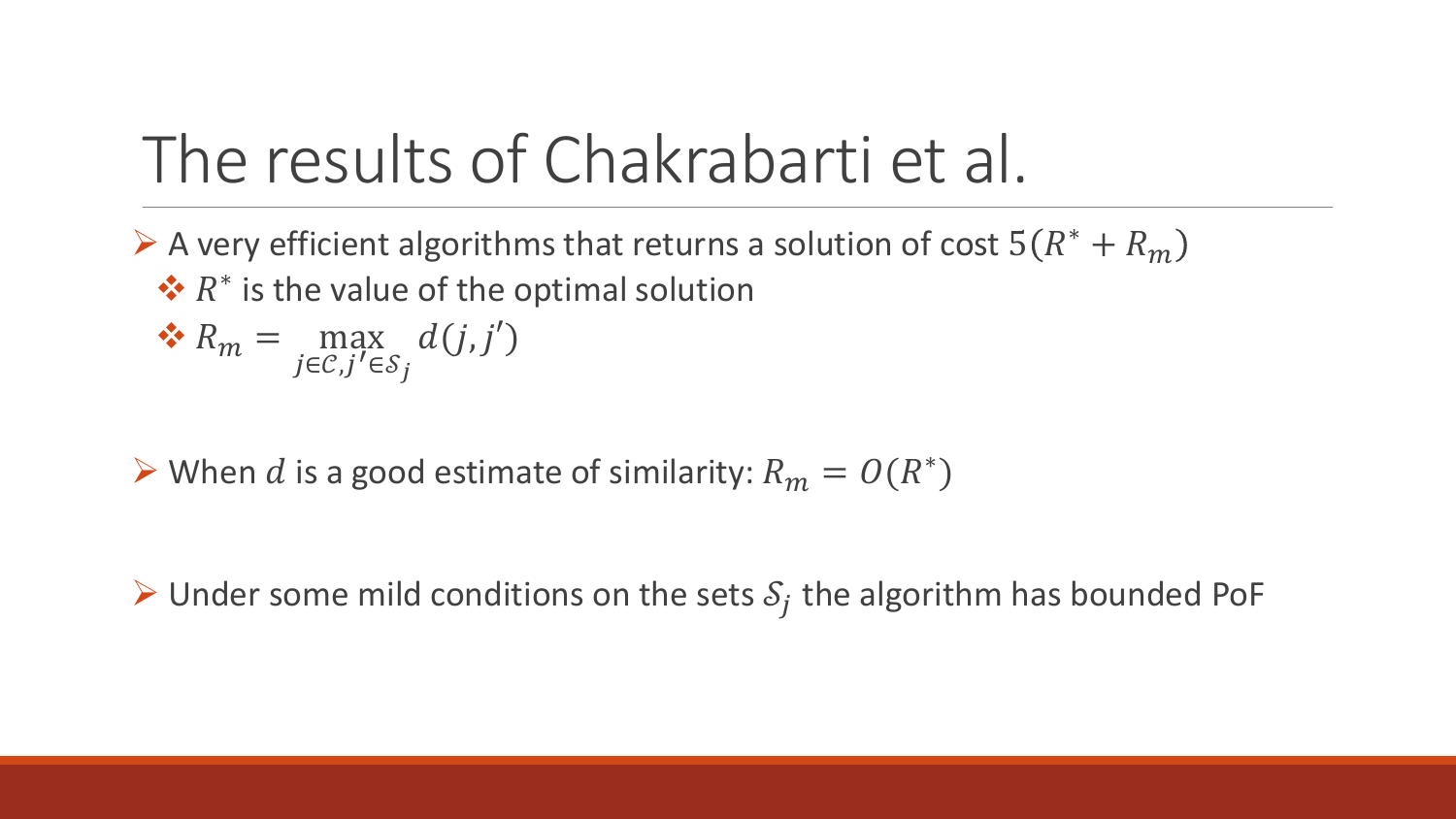Notions of Individual Fairness in Clustering that do not follow the Dwork et al. paradigm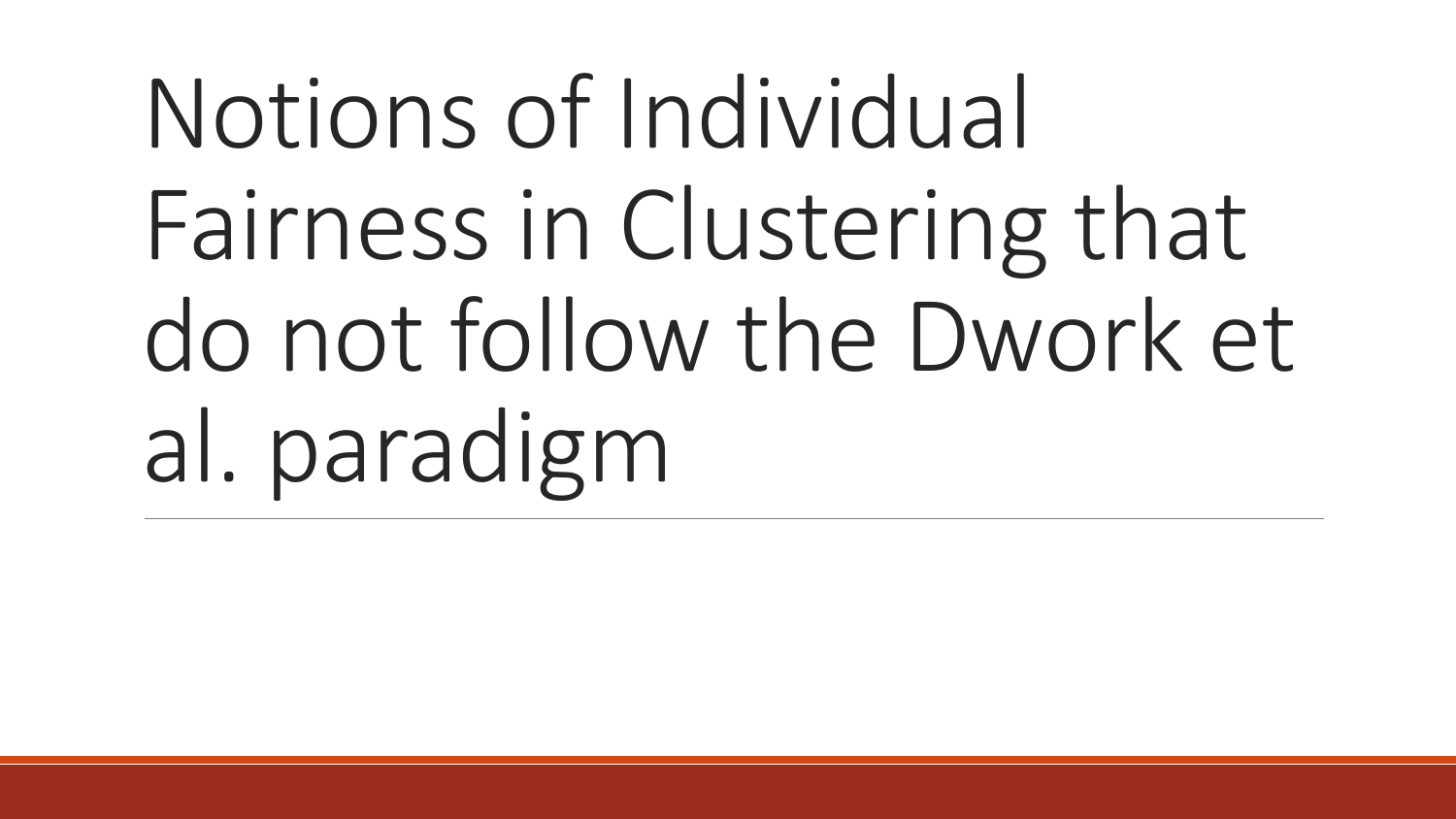# A Center in my Neighborhood

 $\triangleright$  Suppose we want to solve a classical kclustering problem on a set of points  $C$  $\cdot$  Find  $S \subseteq C$  (|S| ≤ k) and assignment  $\varphi$  :  $\mathcal{C} \rightarrow S$  that  $\sum_{j\in\mathcal{C}}d(j,\varphi(j))^p$  is minimized

 $\triangleright$  Even though the global objective function might be minimized, individual points may have different requirement in terms of  $d(j,\varphi(j))$  $\cdot$ Recall the vaccine site allocation example.

 $\triangleright$  Each *j* has a value  $r_i$ , and we should make sure that  $d(j,\varphi(j)) \leq r_j$ 

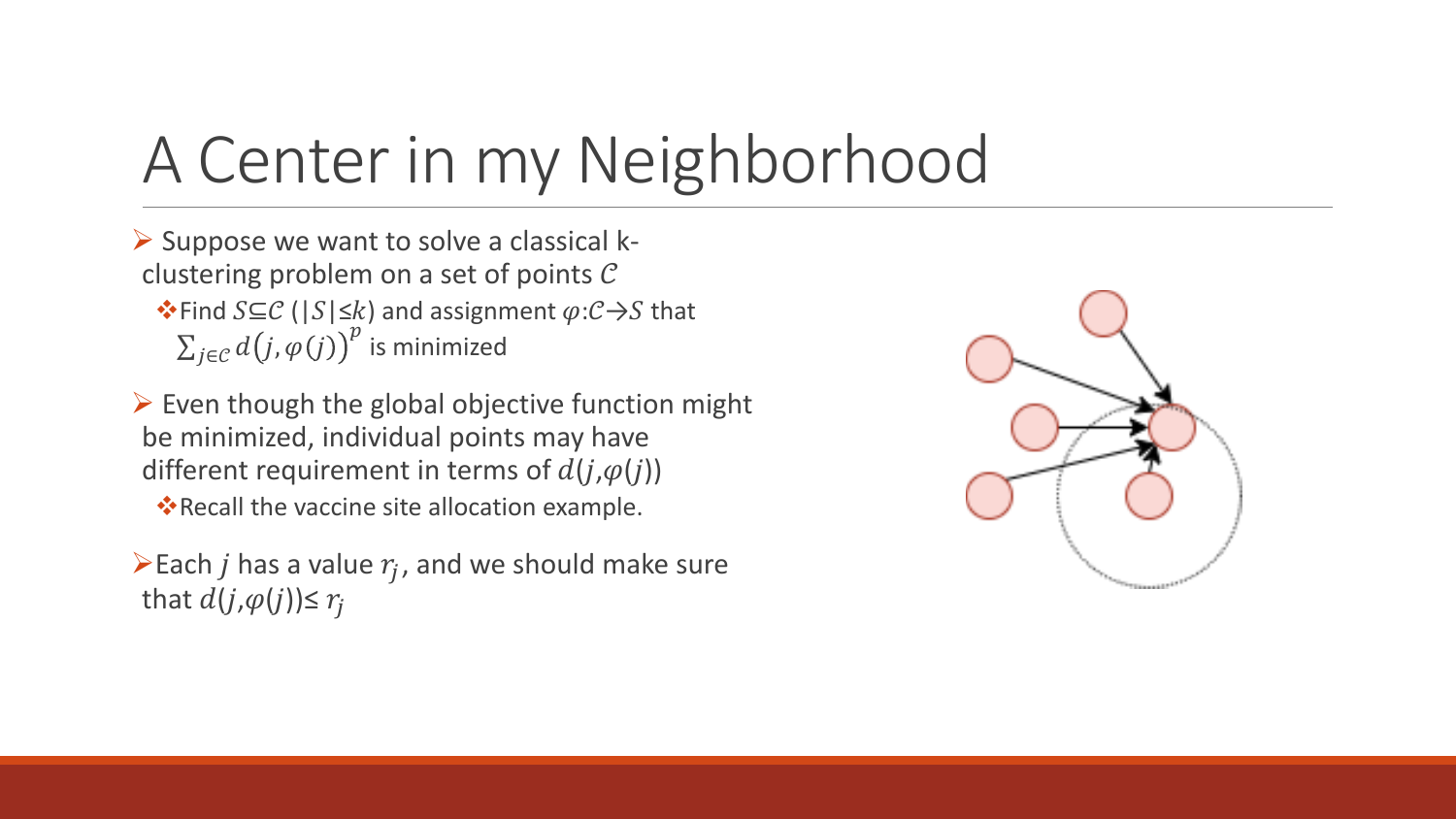### Results

 Jung et al. ("A Center in Your Neighborhood: Fairness in Facility Location" – FORC 2020) introduced the problem

◆ Important result: Even finding a feasible solution to the problem is NP-hard.

- $\triangleright$  Goal: Find  $(\alpha, \beta)$ -bicriteria algorithms:
	- $\sum_{i \in \mathcal{C}} d(j, \varphi(j))^p \leq \alpha$  · OPT
	- $\blacksquare$   $d(j,\varphi(j)) \leq \beta \cdot r_j$  for every j
- $\triangleright$  A series of papers gave increasingly better results:
	- 1) Mahabadi and Vakilian ("Individual Fairness for k-Clustering" ICML 2020).  $(O(p), 7)$ -bicriteria
	- 2) Chakrabarty and Negahbani ("Better Algorithms for Individually Fair k-Clustering" NeurIPS 2021)  $(2)$  $1+\frac{2}{n}$  $(p, 8)$ -bicriteria
	- 3) Vakilian and Yalçıner ("Improved Approximation Algorithms for Individually Fair Clustering" AISTATS 2022)  $(16^p, 3)$ -bicriteria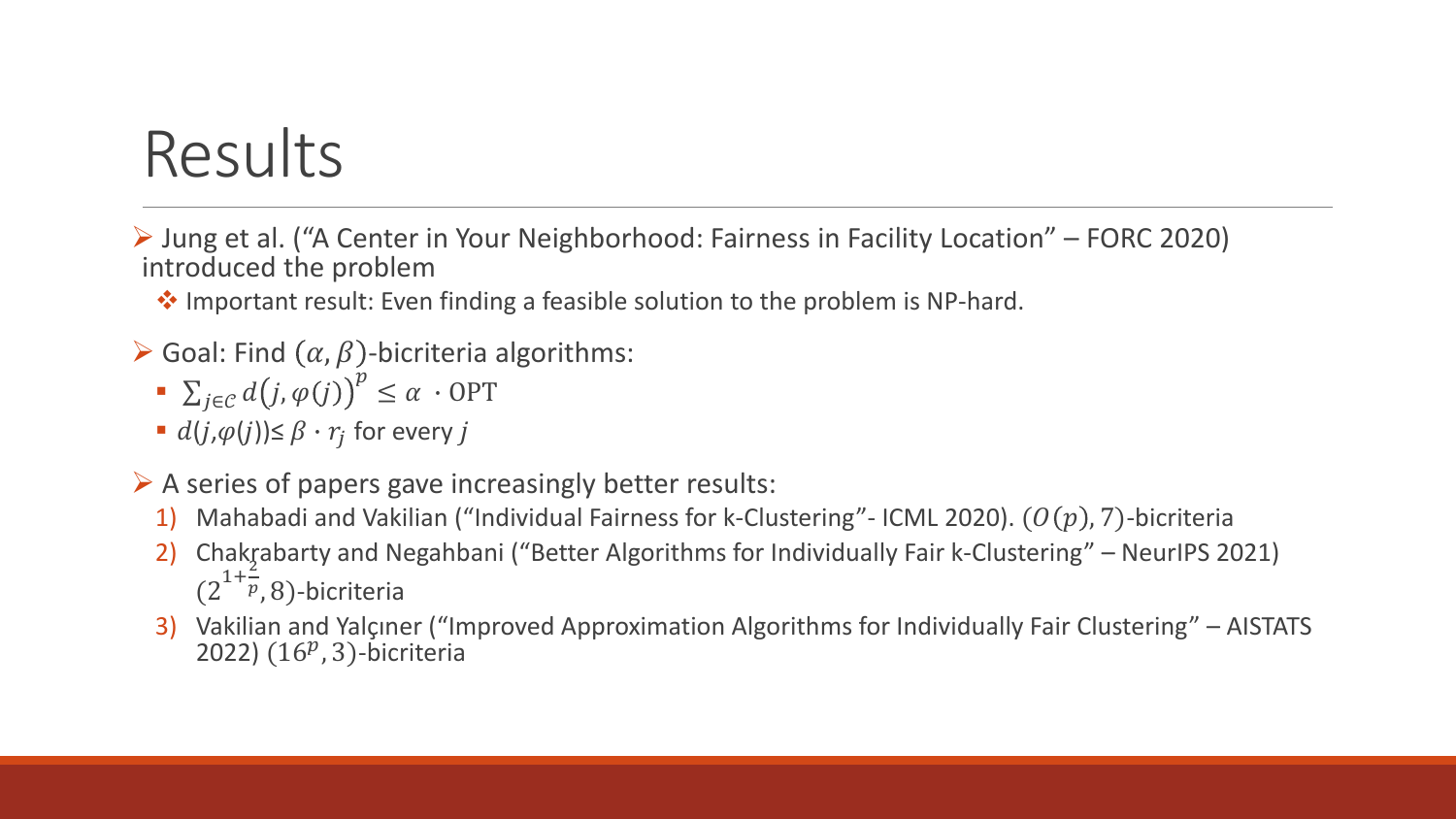### Individual Fairness in Clustering with **Outliers**

- $\triangleright$  Pick  $S \subseteq C$  with  $|S| \leq k$
- $\triangleright$ Pick  $A \subseteq C$  with  $|A| \geq m$  (points to be clustered)
- **Being an outlier is disadvantageous!!!**
- $\triangleright$  We have seen how to protect against demographic bias
- What can be interpreted as bias against individuals?

#### **Deterministically be chosen as an outlier in every computed solution**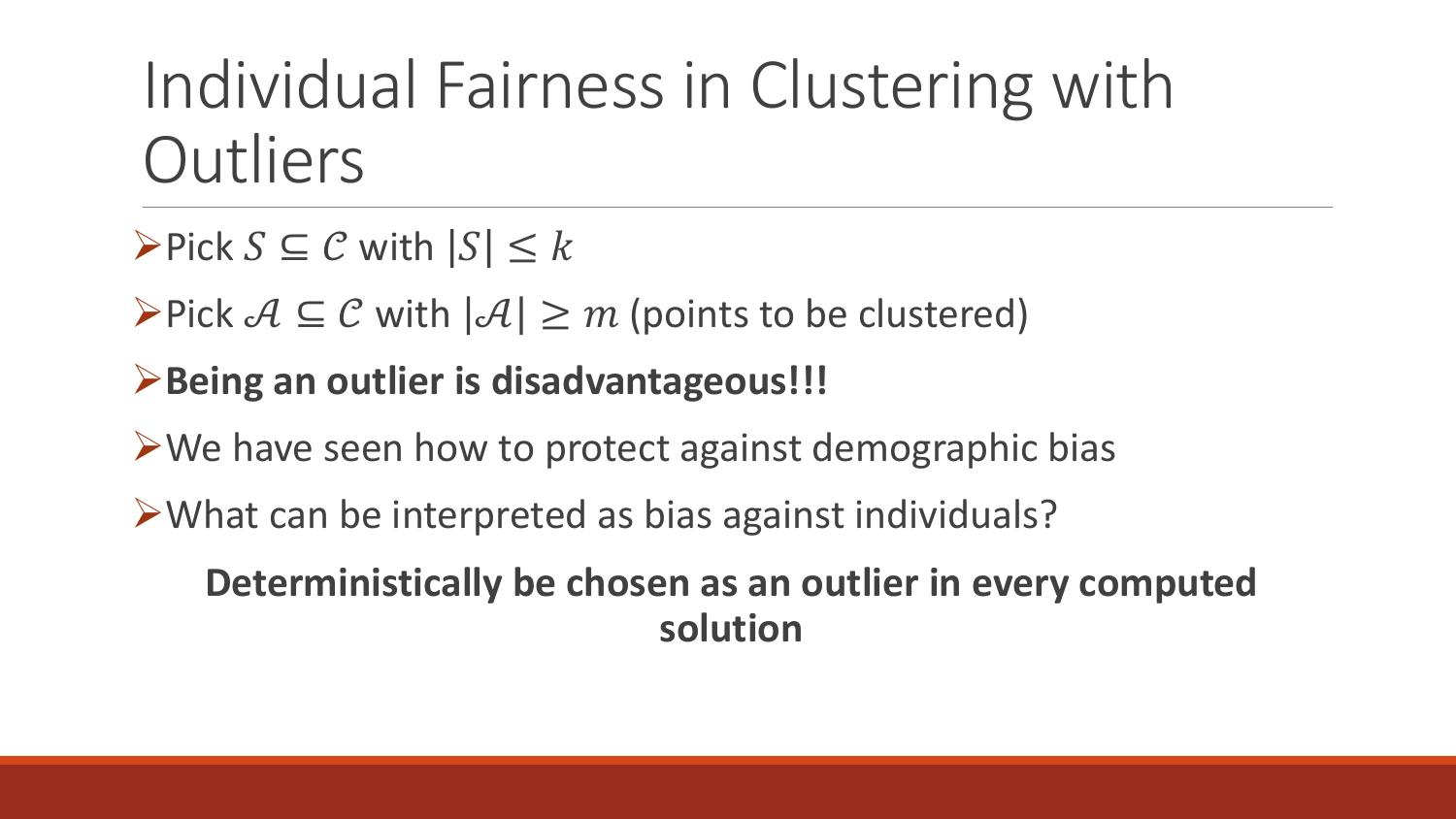Randomization saves the day: A lottery model for individually fair clustering with outliers

For each  $j \in \mathcal{C}$  we are given a value  $p_j \in [0,1]$ 

 $\triangleright$  We want a distribution  $D$  over solutions  $(S, A)$  such that:

- 1) For every  $(S, A)$  drawn from D we have  $|S| \leq k$  and  $|A| \geq m$ .
- 2)  $\Pr_{(S,\mathcal{A})\sim\mathcal{D}}[j\in\mathcal{A}]\geq p_j$  for every  $j\in\mathcal{C}$
- 3) Some objective is minimized
- $\triangleright$  We avoid scenarios where certain points are deterministically chosen as outliers
- $\triangleright$ Through the values  $p_i$  we can capture a plethora of fairness concepts:
	- $\bullet$  Equitable treatment:  $p_i$  is the same for all points
	- $\triangle$  Preferential treatment: Points in greater need of service get a higher  $p_i$  value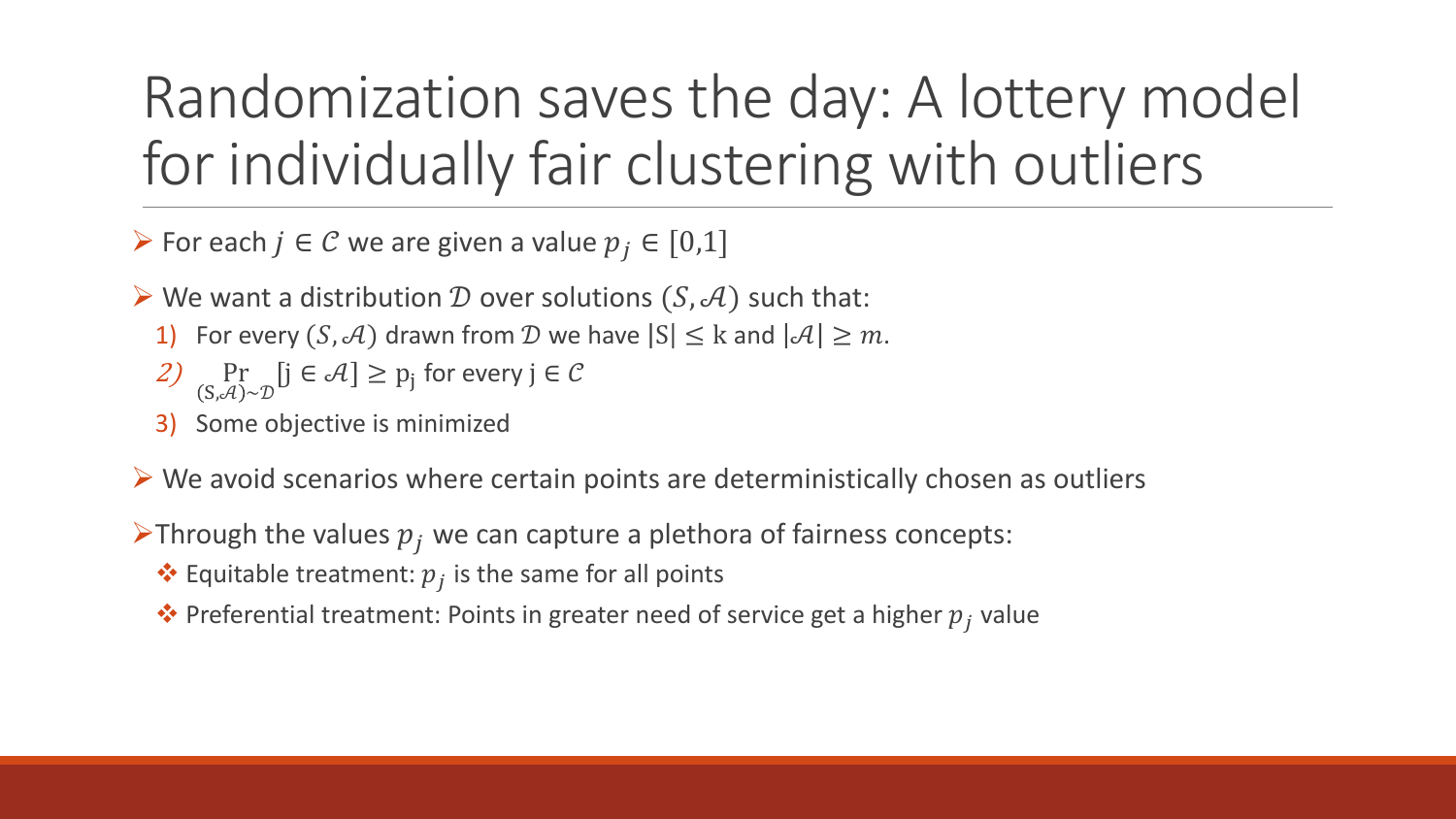### Results

 $\triangleright$  The problem has only been studied under the k-center objective.

 $\triangleright$  It was introduced by Harris et al. ("A Lottery Model for Center-Type Problems With Outliers" – APPROX-RANDOM 2017)

 $\triangleright$  Harris et al. gave a pseudo 2-approximation algorithm.

 $\cdot$  In every solution drawn from  $\mathcal D$  the coverage guarantee is  $(1 - \varepsilon)m$ 

$$
\mathbf{\hat{P}}_{(S,\mathcal{A})\sim\mathcal{D}}^{\mathbf{P}}[j\in\mathcal{A}]\geq(1-\varepsilon)p_j
$$

 Anegg et al. ("A Technique for Obtaining True Approximations for k-Center with Covering Constraints" – IPCO 2020) gave a true 4-approximation algorithm.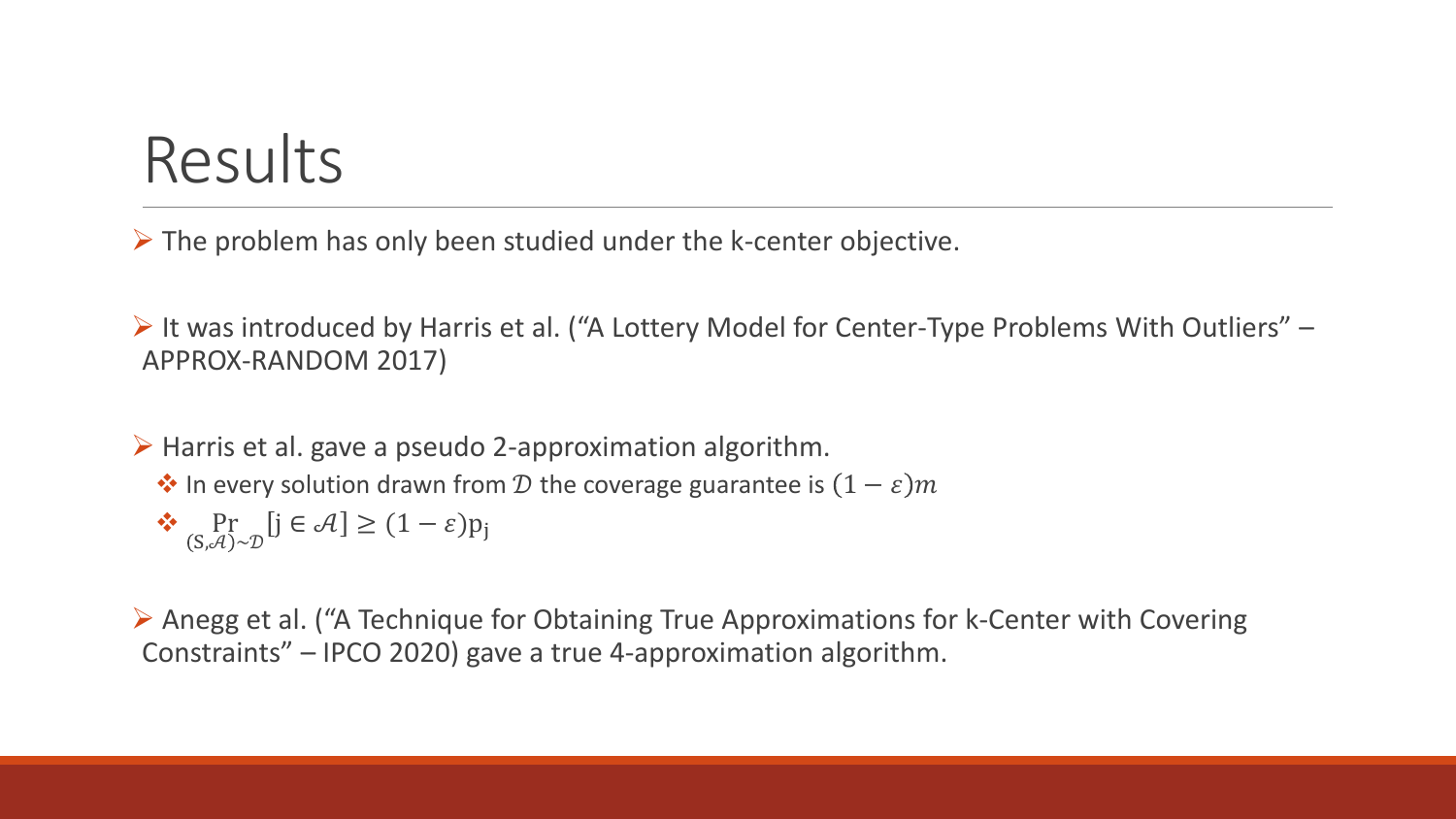# Fairness based on average distance to the points in your cluster

#### **Motivational Example:**

- ❖ Suppose a company wants to cluster its employees into k groups, based on their performance rating for some specific year.
- $\cdot$  Let's assume that people in the first cluster will receive the highest amount of raise, the people in the second cluster the second highest raise, and so on.
- **V** Consider some employee X placed in some cluster C. Let  $C_X$  be the average distance of X to the rest of the points in C.
- $\mathbf{\hat{P}}$  If there exists cluster W, with  $W_X$  be the average distance of X to the of the points in W, such that  $W_X \leq C_X$ , then X would arguably **feel unfairly treated**